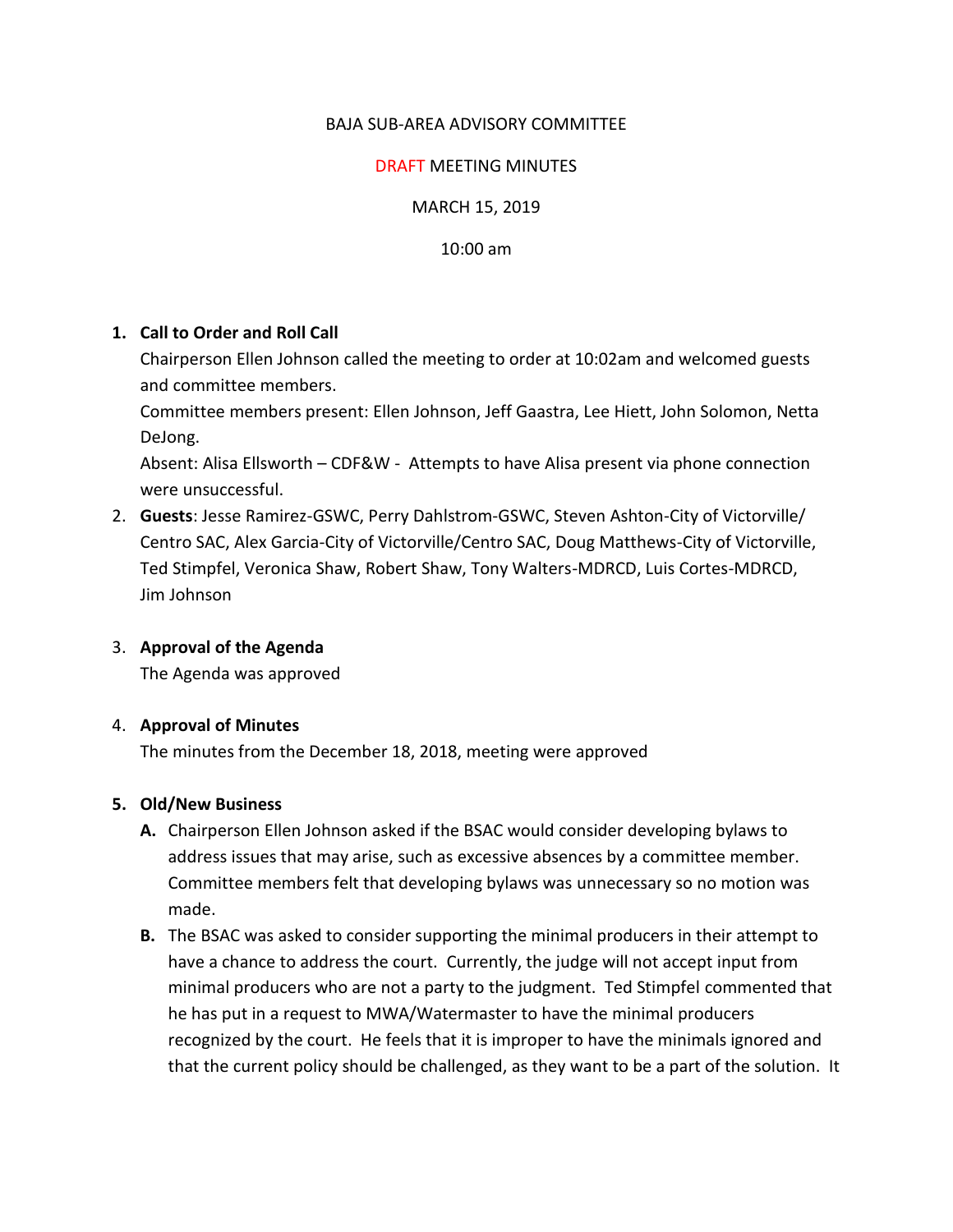was mentioned that the minimals are under the jurisdiction of the MWA. They were supposed to be assessed and identified, but this has not been done. Chairperson Ellen Johnson entertained a motion for BSAC to recommend to Watermaster that minimal producers be allowed to participate and be heard in court. It was stated that the best the committee can do is to make a recommendation. A discussion followed: It was said that from a policy standpoint, the minimal producers have not been ramped down nor have they been assessed on their water use by having a meter on their well. It was suggested that the minimal producers should address the members of the Watermaster Board in getting a voice. It was noted that most minimals across the state are allowed only 2 acre feet, as opposed to the 10 acre feet allowed under the judgment.

A motion was made to support the minimals in their quest to be heard. There was no second, and therefore, no vote.

Director Jim Ventura felt that he could not attend our meeting because of a conflict of interest. It was mentioned that this is because this meeting included the Centro SAC, which made it a dual meeting. For future meetings, the BSAC could invite Watermaster Staff and/or Directors.

### **C. Comments and/or Objections to Watermaster**

**a.** The change in Production Safe Yield shows 8,490 a/f taken away in Baja. The question was asked - Why now? Is the proper information being used? Baja was very close to meeting PSY before this change occurred. The Hydrologist for the Recreational Lakes Association is taking a close look at these new numbers. We would like to know how these new numbers were calculated. There is a concern that too many assumptions are being used, and more data is needed. More information is essential to determine what is actually going on with water flows. Robert Wagner's report shows that downstream obligations are being met. According to Perry Dahlstrom with GSWC, total water production in Centro has gone down and yet they have seen a 20 foot drop in pumping levels. It appears that Centro is not getting the recharge – assumptions and estimates are being used to calculate data. This is reasonable, but not verified or proven. There are large gaps between the locations of the gages, and even then, the gages are not an exact science, since berms can prevent water from reaching the gage, as has been seen in the past. In the upstream area, the Mojave River is compromised with sand dikes being used to slow the flow of water. A geophysical study in the area of the Waterman Fault would be helpful, with monitoring wells giving a realistic picture of water flows and amounts.